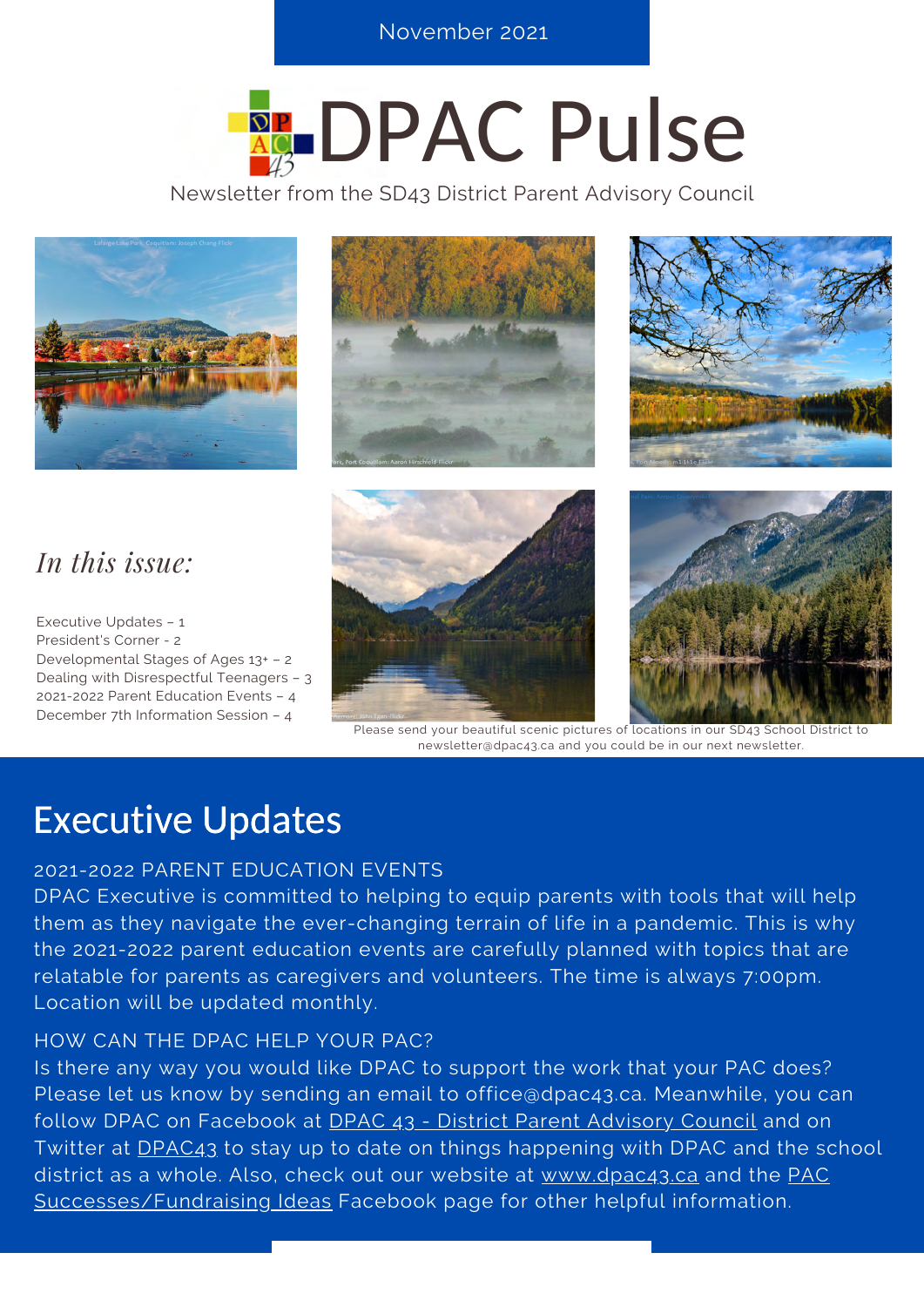### President's Corner

by Marvin Klassen

As we wind down November and look forward to December, and the next break in the school year, I realize that this is the last Newsletter of our 2021 year. What a year it's been! From school district budget meetings online to a graduation school year-end with anticipation of returning to "normal" then a pull back to online meetings since the September start-up. Now we endure a period of weather-induced restrictions from the heavy rains that have devastated our friends and neighbours.

They say change is constant, but I'm not sure the pace of change that we've experienced in the recent two years is sustainable. However, further change is coming as we prepare for the release of Covid vaccinations for the children aged five to eleven and boosters for those twelve and over. Certainly, this will mean the changes



continue into the next term of the school year. In addition, our children in grades six and seven have now received their notices for the regular immunization program and our soon to be graduates are facing application deadlines for post-secondary plans and studies.

Hopefully these changes will not create a heavier burden of anxiety for our children, and ourselves as parents. What we do know is that these changes bring about questions of whether our children are on track, on schedule and properly prepared to achieve their dreams. Our speaker presentation from Family Smart at this month's DPAC meeting is focused on the question of knowing whether our children are on track. As parents we need to realize that behaviour is communication, and communication is not one sided. When I was a new parent, my mother told me there was only one thing she could really pass on; just make sure your children know you love them. Simple it seemed, but in practice, when everyone is facing their own stresses and anxiety, when a word or two can lead to an explosive meltdown, the practice of expressing our love to our children is much more complex.

I hope you will join us as we develop our parenting skills amid the changes we face, through both the November DPAC meeting with Family Smart and our upcoming Parent Education evening on December 7 looking further into post-secondary planning.

## Developmental Stages of Ages 13+

November 24th DPAC Parent Education Event

The [FamilySmart](https://familysmart.ca/) team of Moira Hazelhurst and Sarah Dover are confirmed as speakers at DPAC's November General Meeting on November 24, 2021. They will be presenting an 'In the Know' talk on the developmental stages of children who are 13 years of age and older to help parents understand when the struggles they are seeing in their kids might be something more than behaviours.

[Moira Hazlehurst is a Parent Peer Support Worker for FamilySmart](https://familysmart.ca/) in the Tri-Cities, where she has lived for the last 19 years. She has two kids, ages 16 and 20. Moira joined FamilySmart to help parents and caregivers navigate their experiences with mental



health challenges like her own family was helped many years ago. What matters most to Moira in her work is that families know she understands some of what they are going through.

Sarah Dover is a Parent Peer Support Worker for FamilySmart in the Tri-Cities where she has lived for the last 15 years. Her three kids now ages 19-24, graduated from iHUb, Charles Best, and PMSS. Sarah joined FamilySmart to offer peer support to other parents as a result of her own family's experience with mental health challenges. She [understands how important it can be to have someone to talk to when parenting is challenging and she sees it as a](https://familysmart.ca/) privilege to come alongside other parents to encourage and resource them.

The virtual presentation will be held on Zoom at 7 pm on Wednesday November 24, 2021.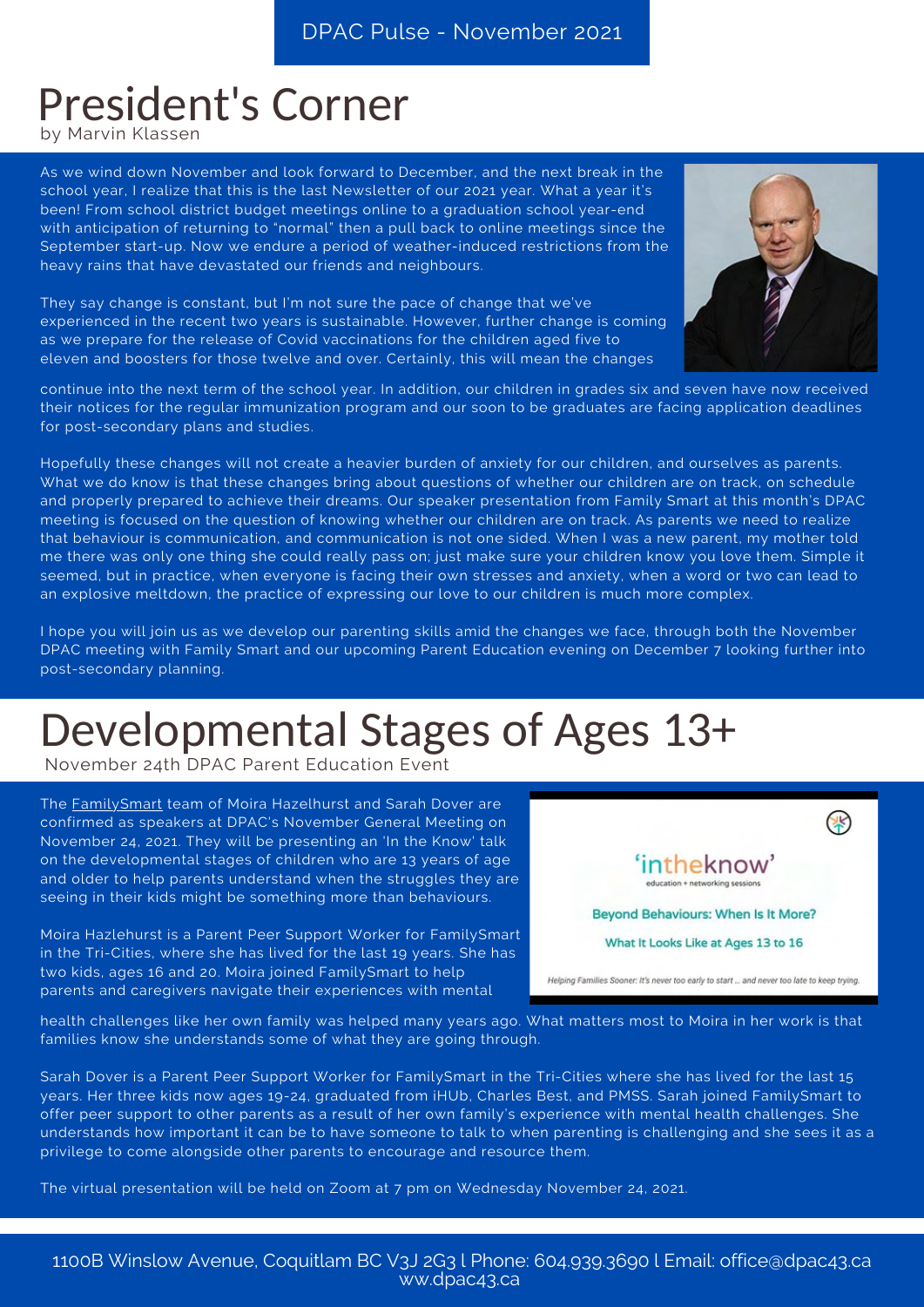### Dealing with Disrespectful Teenagers

Adapted from raisingchildren.net.au

#### **About disrespectful behaviour in teenagers**

Sometimes you might feel that interactions with your child all seem a bit like this:

- You 'How's that project going?'
- Your child 'Why are you checking up on me? Don't you trust me? I always get good marks, so why ask me about it?'
- You 'I was only asking. I just wanted to know if you're going OK with it ...'
- Your child 'Sure you were ... mumble, mumble, mumble.'

As a parent, you might feel hurt, worried and unsure about what's happened when you have conversations like this. There are reasons for your child's behaviour and there's also good news: this phase will usually pass.

#### **Disrespect: where does it come from?**

Not all teenagers are rude or disrespectful, but disrespect is a common part of teenage growth and development. This is partly because your child is expressing and testing independent ideas, so there'll be times when you disagree. Your child is also still learning how to handle disagreement and differing opinions appropriately.

Also, your child's moods can change quickly too. Because of [the way teenage brains develop,](https://raisingchildren.net.au/pre-teens/development/understanding-your-pre-teen/brain-development-teens) your child can't always handle changing feelings and reactions to everyday or unexpected things and this can sometimes lead to over-sensitivity, which can lead in turn to grumpiness or rudeness. Teenage brain development can also affect your child's ability to empathise and understand other people's perspectives, including yours.

Sometimes disrespectful behaviour might be a sign that your child is feeling particularly stressed or worried.

You just might need to be a little more understanding if your child is short-tempered or changeable. It can help to remember that this phase will usually pass.

#### **Handling disrespectful behaviour in teenagers**

Tips for communication

- Stay calm. This is important if your child reacts with 'attitude' to a discussion.
- Use humour. A shared laugh can break a stalemate, bring a new perspective and take the heat out of a situation.
- Ignore shrugs, raised eyes and bored looks if your child is generally behaving the way you want.
- Check your understanding. Sometimes teenagers are disrespectful without meaning to be rude.
- Give [descriptive praise](https://raisingchildren.net.au/pre-teens/behaviour/encouraging-good-behaviour/praise-in-action) when your child communicates in a positive way.

Tips for relationships

- Be a [role model.](https://raisingchildren.net.au/pre-teens/behaviour/encouraging-good-behaviour/being-a-role-model) Try to speak and act the way you want your child to speak and act towards you.
- If there's a lot of tension between you and your child, another trusted adult might be able to support your child.
- Check in with your child to make sure there's nothing making your child feel particularly stressed or worried.
- [Get to know your child's friends.](https://raisingchildren.net.au/pre-teens/behaviour/peers-friends-trends/teen-friendships)

Tips for discipline

- Set [clear family rules](https://raisingchildren.net.au/pre-teens/behaviour/behaviour-management-ideas/family-rules) about behaviour and communication. It's a good idea to involve your child in that.
- Focus on your child's behaviour and how you feel about it.
- Set and use consequences, but try not to set too many.

#### **When to be concerned about teenage disrespect**

If your child's attitude towards you and your family doesn't respond to any of the strategies suggested above, it might be a warning sign that there's a deeper problem.

[If you're concerned about your child's behaviour, consider seeking professional support – good people to talk to](https://raisingchildren.net.au/grown-ups/looking-after-yourself/parenting/parenting-teenagers) include school counsellors, teachers and your family physician.

To read the complete article, visit [raisingchildren.net.au.](https://raisingchildren.net.au/pre-teens/behaviour/behaviour-questions-issues/disrespectful-behaviour)